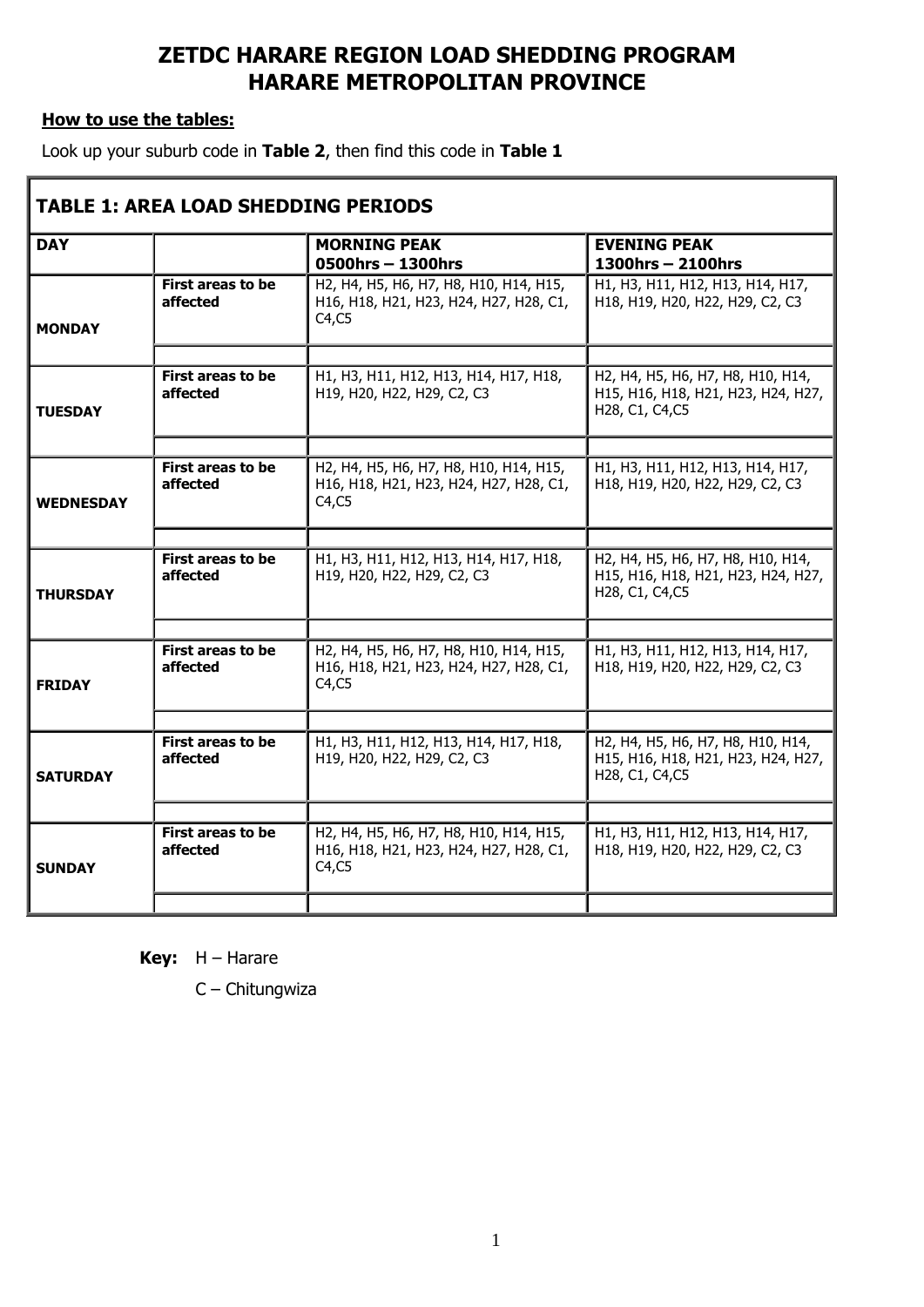| TABLE 2 : SCHEDULE OF SUBURB CODES IN HARARE REGION |                              |                                      |                                  |                               |                        |                                          |                        |  |  |
|-----------------------------------------------------|------------------------------|--------------------------------------|----------------------------------|-------------------------------|------------------------|------------------------------------------|------------------------|--|--|
| <b>SUBURB</b>                                       | CODE                         | <b>SUBURB</b>                        | <b>CODE</b>                      | <b>SUBURB</b>                 | <b>CODE</b>            | <b>SUBURB</b>                            | <b>CODE</b>            |  |  |
| Alex Park - Part                                    | H1                           | Glen Norah                           | H16                              | Mabvuku                       | H <sub>15</sub>        | Sherwood Park - Part                     | H <sub>12</sub>        |  |  |
| Alex Park - Part                                    | <b>H7</b>                    | Glen Norah A - Part                  | H19                              | Machipisa                     | H <sub>29</sub>        | Somerby Area                             | H <sub>21</sub>        |  |  |
| Amalinda                                            | H <sub>16</sub>              | Glen Wood                            | H <sub>28</sub>                  | Malvern                       | H17                    | Spring Heights                           | H <sub>28</sub>        |  |  |
| Amalinda Farm                                       | H <sub>16</sub>              | Glenview                             | H <sub>16</sub>                  | Mandalay Park                 | H14                    | <b>Stanbury Park</b>                     | H <sub>12</sub>        |  |  |
| Ambleside                                           | H4                           | Glenview - Part                      | H <sub>23</sub>                  | Mandara                       | <b>H6</b>              | Startmore Farm                           | H <sub>16</sub>        |  |  |
| Amby                                                | H <sub>5</sub>               | Greendale - Part                     | H <sub>5</sub>                   | Marimba Park                  | <b>H4</b>              | Stoneridge Rd                            | H <sub>17</sub>        |  |  |
| <b>Arbour Cres</b>                                  | H <sub>16</sub>              | Greendale - Part                     | <b>H6</b>                        | Marlborough                   | H <sub>12</sub>        | Strathaven                               | H1                     |  |  |
| Art Farm                                            | H <sub>2</sub>               | Greendale - Part                     | H <sub>8</sub>                   | Mayfield Park                 | H1                     | Sunridge                                 | H <sub>12</sub>        |  |  |
| Ashbrittle                                          | H <sub>2</sub>               | Greendcroft                          | H <sub>12</sub>                  | Mbare                         | H <sub>9</sub>         | Tafara                                   | H <sub>15</sub>        |  |  |
| Ashdown Park                                        | H <sub>13</sub>              | Greengrove                           | <b>H6</b>                        | Merwede                       | H <sub>11</sub>        | The Grange                               | H <sub>8</sub>         |  |  |
| Athlone                                             | H <sub>5</sub>               | Greystone Park                       | <b>H7</b>                        | Meyrick Park                  | H <sub>13</sub>        | Thornpark                                | H <sub>2</sub>         |  |  |
| Athlone - Part                                      | H <sub>6</sub>               | Grobbie Park                         | H <sub>17</sub>                  | Midlands                      | H <sub>17</sub>        | Twentydales Ext.                         | H17                    |  |  |
| Avenues                                             | H <sub>22</sub>              | Groombridge                          | H <sub>2</sub>                   | <b>Milton Park</b>            | H <sub>13</sub>        | <b>Tynwald North</b>                     | H <sub>13</sub>        |  |  |
| Avondale                                            | H1                           | <b>Guildform Estate</b>              | <b>H7</b>                        | Monavale                      | H1                     | <b>Tynwald South</b>                     | <b>H4</b>              |  |  |
| Avondale West                                       | H1                           | Gunhill                              | <b>H7</b>                        | Msasa Park                    | H14                    | Umwinsidale                              | H <sub>28</sub>        |  |  |
| Avonlea - Part                                      | H1                           | Haig Park                            | H <sub>13</sub>                  | Mt Pleasant                   | H <sub>2</sub>         | Uplands                                  | H17                    |  |  |
| Avonlea West                                        | H <sub>12</sub>              | Harare Rd W                          | H <sub>16</sub>                  | Mt Hampden                    | <b>H3</b>              | Upper Mt Hampden                         | H12                    |  |  |
| <b>Ballantyne Park</b>                              | <b>H7</b>                    | Harava Dam                           | H <sub>17</sub>                  | Mufakose                      | H <sub>4</sub>         | Upper Reaches Rd                         | H11                    |  |  |
| Bannockburn                                         | H <sub>2</sub>               | Hatcliffe                            | <b>H7</b>                        | Mufakose West                 | H <sub>24</sub>        | Vainona                                  | <b>H7</b>              |  |  |
| Barrington Rd Area                                  | H16                          | <b>Hatfield West</b>                 | H <sub>10</sub>                  | Mutare Rd                     | H <sub>15</sub>        | Valencedene                              | H1                     |  |  |
| Belgravia                                           | H1                           | Hat-Twentydales -Part                | H14                              | <b>Newlands</b>               | H <sub>5</sub>         | Waldon Area                              | H <sub>21</sub>        |  |  |
| Belvedere                                           | H <sub>13</sub>              | Hatlands Farm                        | H16                              | Newlands East                 | H <sub>25</sub>        | <b>Warren Park</b>                       | H4                     |  |  |
| Borrowdale                                          | <b>H7</b>                    | Helensvale                           | <b>H7</b>                        | Northwood                     | H <sub>2</sub>         | Warren Park - Part<br>Warren Park - Part | H18                    |  |  |
| Borrowdale Brook                                    | <b>H7</b>                    | Helensvale S                         | H <sub>27</sub>                  | Old Highfields                | H <sub>29</sub>        |                                          | H <sub>18</sub><br>H13 |  |  |
| Borrowdale N                                        | H <sub>27</sub>              | Highfields                           | H <sub>19</sub>                  | Pangula                       | H <sub>28</sub>        | Warren Park E                            | H <sub>17</sub>        |  |  |
| Bothashof<br><b>Budiriro</b>                        | <b>H7</b><br>H <sub>23</sub> | Highlands - Part<br>Highlands - Part | H <sub>5</sub><br>H <sub>7</sub> | Paradise Park                 | H <sub>29</sub><br>H14 | Waterfalls<br>Westwood                   | H18                    |  |  |
| Carrick                                             | <b>H7</b>                    | Highlands - Part                     | H <sub>8</sub>                   | Park Meadowlands<br>Parkridge | H <sub>24</sub>        | Westwood                                 | H18                    |  |  |
| Chadcombe                                           | H14                          | Hillside                             | <b>H5</b>                        | Parkridge Estate              | H11                    | Widdecombe                               | H14                    |  |  |
| Chedgelow                                           | H17                          | Hopley                               | H <sub>17</sub>                  | Parktown                      | H <sub>17</sub>        | Wilmington Park                          | H14                    |  |  |
| Chikurubi                                           | H <sub>6</sub>               | Hunyani Poort                        | H21                              | Pension Farm                  | H <sub>23</sub>        | Winchdon                                 | <b>H7</b>              |  |  |
| Chiltern Hill                                       | H <sub>28</sub>              | Induna                               | H17                              | Pension Farm                  | H16                    |                                          |                        |  |  |
| Chishawasha                                         | H <sub>28</sub>              | Ingwe Farm                           | H <sub>16</sub>                  | Pomona                        | H7                     |                                          |                        |  |  |
| Chishawasha                                         | H <sub>28</sub>              | <b>Jerusalem</b>                     | H <sub>29</sub>                  | Prospect East                 | H <sub>10</sub>        |                                          |                        |  |  |
| Chisipite                                           | H <sub>8</sub>               | Kambuzuma                            | H <sub>18</sub>                  | Prospect West                 | H <sub>17</sub>        |                                          |                        |  |  |
| Colne Valley                                        | <b>H7</b>                    | Kambuzuma                            | H18                              | Queensdale                    | H14                    |                                          |                        |  |  |
| Colne Valley                                        | H <sub>8</sub>               | Kambuzuma South                      | H4                               |                               | H7                     |                                          |                        |  |  |
|                                                     | <b>H7</b>                    |                                      | H1                               | Quinnington                   | H <sub>27</sub>        |                                          |                        |  |  |
| Colray                                              |                              | Kensington                           |                                  | Quinnington S                 |                        |                                          |                        |  |  |
| Colray                                              | H <sub>27</sub>              | Kensington                           | <b>D26</b>                       | Rambabvu                      | H <sub>28</sub>        |                                          |                        |  |  |
| <b>Coronation Park</b>                              | <b>H5</b>                    | Kingsmead                            | H7                               | Reitforntein                  | H8                     |                                          |                        |  |  |
| Cotswold Hills                                      | H <sub>12</sub>              | Kintyre                              | H21                              | Reitforntein - Part           | H7                     |                                          |                        |  |  |
| Cranborne Park                                      | H14                          | Komani                               | H <sub>12</sub>                  | Rhodesville                   | <b>H5</b>              |                                          |                        |  |  |
| Creagh                                              | H7                           | Kutsaga                              | H14                              | Ridgeview                     | H <sub>13</sub>        |                                          |                        |  |  |
| Crowborough                                         | H <sub>11</sub>              | Kuwadzana                            | H11                              | Rolf Valley South             | H <sub>28</sub>        |                                          |                        |  |  |
| Crowborough Estate                                  | H <sub>24</sub>              | Lake Chivero                         | H21                              | Rolf Valley N                 | H <sub>8</sub>         |                                          |                        |  |  |
| Crowhill                                            | <b>H7</b>                    | Langford Farm                        | H <sub>16</sub>                  | Ruwa                          | H14                    |                                          |                        |  |  |
| Draycott                                            | H <sub>17</sub>              | Lewisam                              | H8                               | Ruwa                          | H <sub>15</sub>        |                                          |                        |  |  |
| Dzivaresekwa                                        | H <sub>11</sub>              | Lincoln Green                        | H <sub>13</sub>                  | S Mazorodze Areas             | H <sub>17</sub>        |                                          |                        |  |  |
| Eastlea                                             | H <sub>5</sub>               | Little Norfolk                       | H <sub>2</sub>                   | Safron Area                   | H21                    |                                          |                        |  |  |
| Eastlea                                             | H <sub>25</sub>              | Logan Park                           | H <sub>10</sub>                  | San Souci Rd Area             | H14                    |                                          |                        |  |  |
| Emerald Hill                                        | H <sub>2</sub>               | Lonchinvar                           | <b>H4</b>                        | San Souci Rd Area             | H <sub>15</sub>        |                                          |                        |  |  |
| Epworth                                             | H14                          | Luna                                 | <b>H7</b>                        | Seki Rd Area                  | H <sub>17</sub>        |                                          |                        |  |  |
| Getwyn                                              | H <sub>28</sub>              | Lusaka                               | H <sub>29</sub>                  | Seki Rd N                     | H <sub>10</sub>        |                                          |                        |  |  |
| Glen Lorne                                          | H <sub>28</sub>              | Mabelreign                           | H <sub>13</sub>                  | Sentosa                       | H1                     |                                          |                        |  |  |